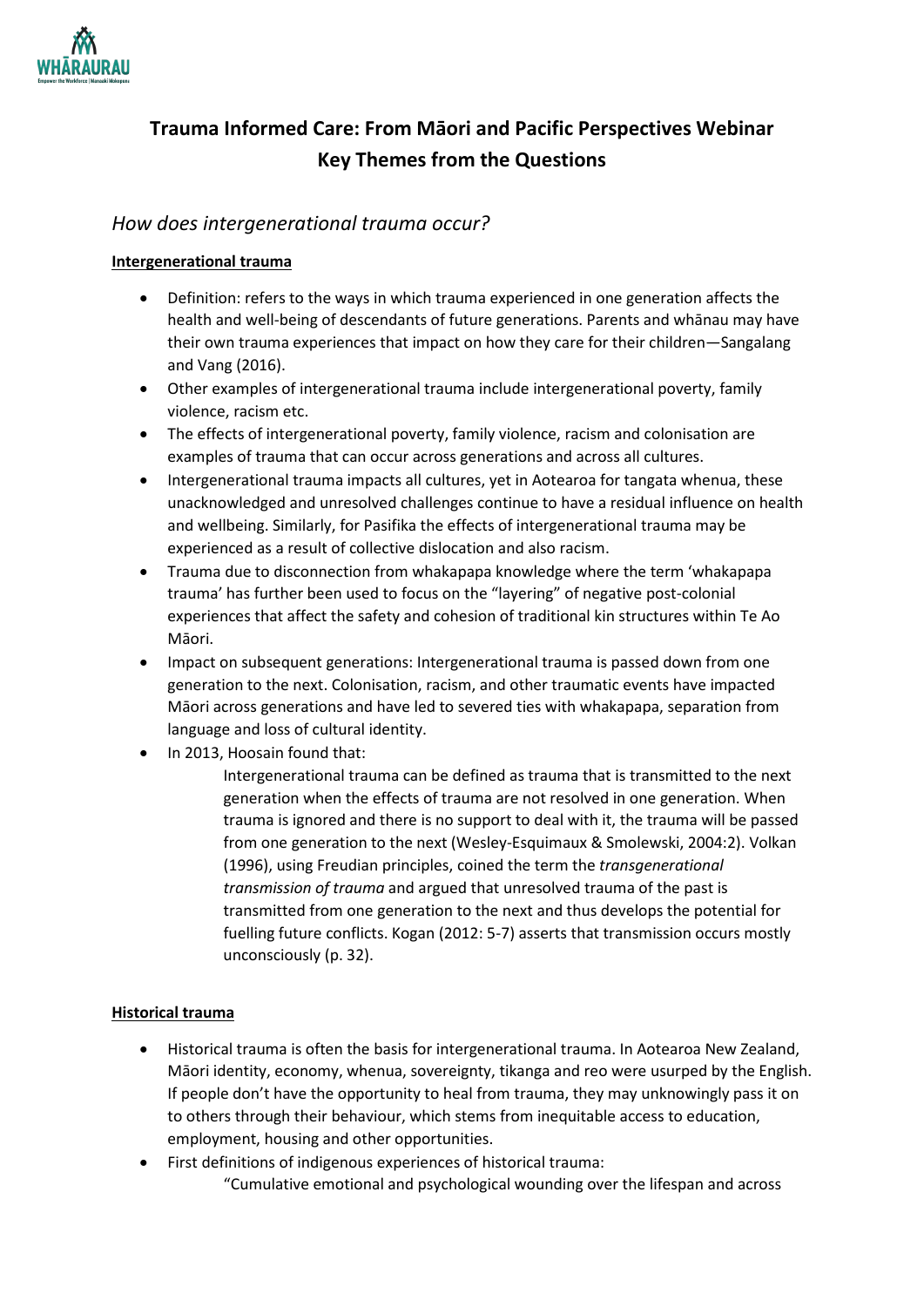

generations, emanating from massive group trauma experiences; the historical trauma response (HTR) is the constellation of features in reaction to this trauma. The HTR often includes depression, self- destructive behaviour, ... anxiety, low selfesteem, anger, and difficulty recognising and expressing emotions. It may include substance abuse, often an attempt to avoid painful feelings through selfmedication. Historical unresolved grief is the associated affect that accompanies HTR; this grief may be considered fixated, impaired, delayed, and/or disenfranchised." (p. 7)

(Maria Yellow Horse Brave Heart, 2003, as cited in Wirihana & Smith, 2014).

• Wirihana & Smith (2014) found that "the historical trauma framework provided a means for indigenous peoples to conceptualise the generational effects of colonial oppression on wellbeing and offered a process for understanding how it exacerbates post- traumatic suffering" (p. 198).

## *Can we get your explanation of each of the traumas typed up please?*

## **Definitions of different types of trauma**

Trauma is multifaceted, these terms explain the various ways trauma can impact tamariki and are often interconnected.

From Emerging Minds 2020. Emerging Minds is an Australian organisation that now leads the National Workforce Centre for Child Mental Health. Emerging Minds develops mental health policy, services, interventions, training, programs, and resources in response to the needs of professionals, children and their families. (<https://emergingminds.com.au/>)

## *Traumatic event:*

A traumatic event is likely to involve either loss of life or a threat to life, loss of liberty or a threat to liberty, abuse, including emotional physical, or sexual abuse or neglect, and physical harm or a threat of harm.

A traumatic experience can happen directly to a child, such as being physically abused or a car crash, or it can be something they have witnessed, such as living in a home with family violence.

### *Relational Trauma:*

Relational trauma, or interpersonal trauma, describes the distressing or overwhelming experiences that occurs within the important attachment, care-giving or trusted relationships in a child's life.

It almost always involves an abuse of power. Examples of this can include sexual, emotional, or physical abuse or neglect.

Relational trauma has a profound impact on a child, as the person they need to protect them is causing them harm. This damages the safe and supportive relationships that a child needs to develop well and to recover from traumatic experiences.

### *Community Trauma:*

Community trauma events affect the whole community. These may include mass shootings, suicides, and natural disasters.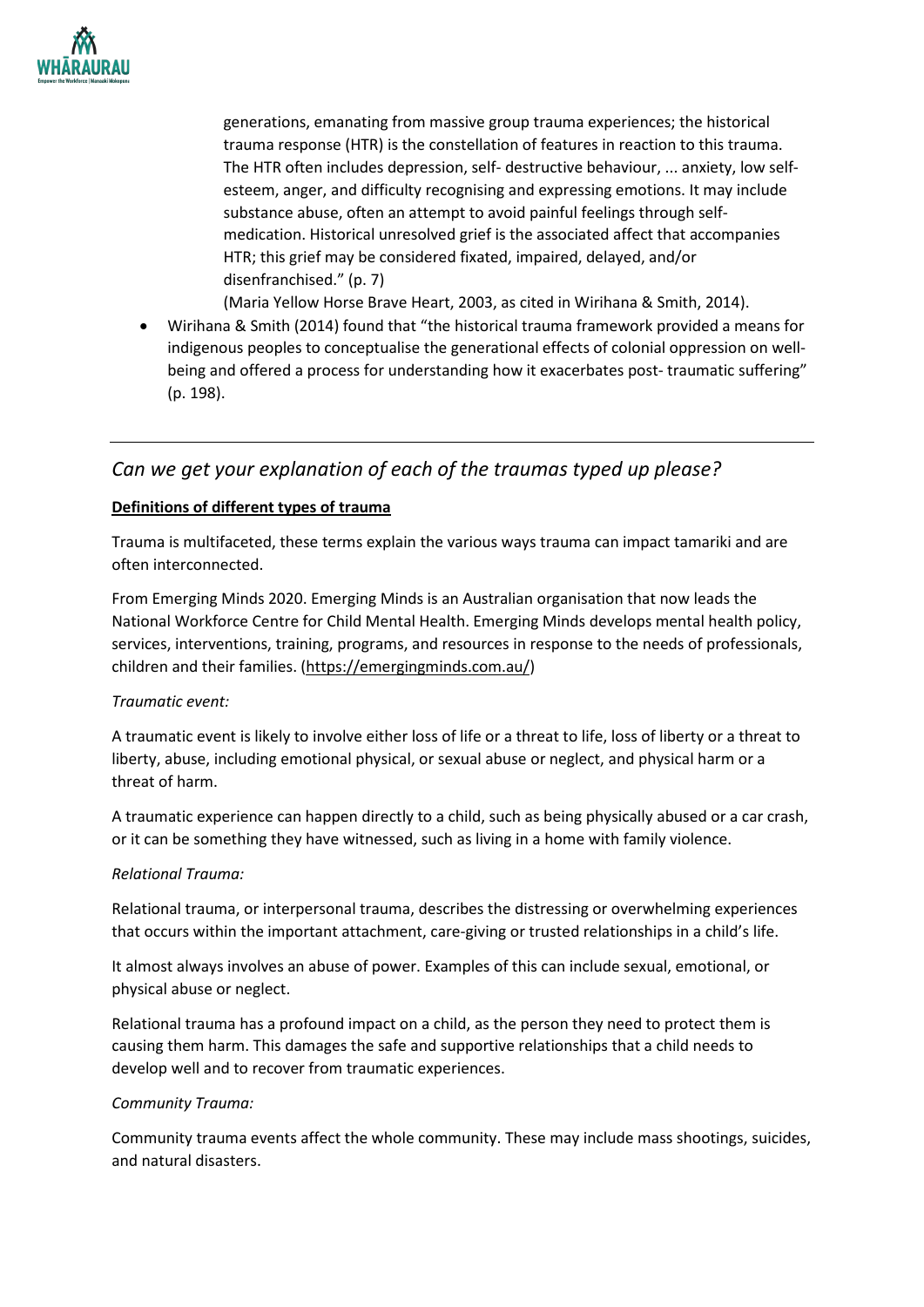

Events such as earthquakes, bushfires, storms, and drought can be particularly traumatic for many children, as they impact entire communities, involve significant damage and destruction, and often result in loss of property or life.

The effects of natural disasters are also felt long-term, creating adverse financial, social, and emotional living circumstances for many families for extended periods of time.

### *Developmental Trauma:*

Developmental trauma refers to ongoing and repeated traumatic events, such as living in a violent household or continued neglect of a child's emotional or physical needs.

Developmental trauma also describes a child's experience of multiple or compounding adversities (e.g., a natural disaster, family violence following the disaster, parental divorce, shifting schools) that occur within a timeframe that does not allow for healing and recovery.

### *Burnout:*

Burnout is being physically, mentally, or emotionally worn out, or feeling overwhelmed by our work. It can include emotional exhaustion, cynicism, and feeling detached.

Burnout is most likely to occur when you're working too many hours back-to-back, having too many responsibilities, being pulled in too many directions and things that usually feel easy and manageable are just too hard.

Studies have shown overwhelmingly that if you're a doctor, lawyer, teacher, "helping'' professional or senior executive, you're more prone to burnout than those in other roles. However, burnout can be experienced by anyone, in any role.

### *Compassion fatigue:*

The cost of caring - when constantly caring for and supporting others, our ability to feel compassion and empathy is lessened over time.

### *Secondary trauma:*

Secondary trauma is when someone is indirectly exposed to and affected by another's trauma. It can happen to anyone who listens to another person's account of trauma, and people who do so regularly are more at risk—social workers, doctors, lawyers, judges, clinicians, support workers. Symptoms include avoidance, hypervigilance, becoming overinvolved in cases, defensiveness and being overprotective of self, clients and whānau.

### *Vicarious trauma:*

Vicarious trauma happens when a person starts to experience the signs and symptoms of another person's trauma themselves. When the practitioner enters the client's world to the extent that they lose their own perspective and experience the client's trauma as if it was happening to them. This can lead to workers feeling victimised by their work – a more direct impact than secondary traumatic stress.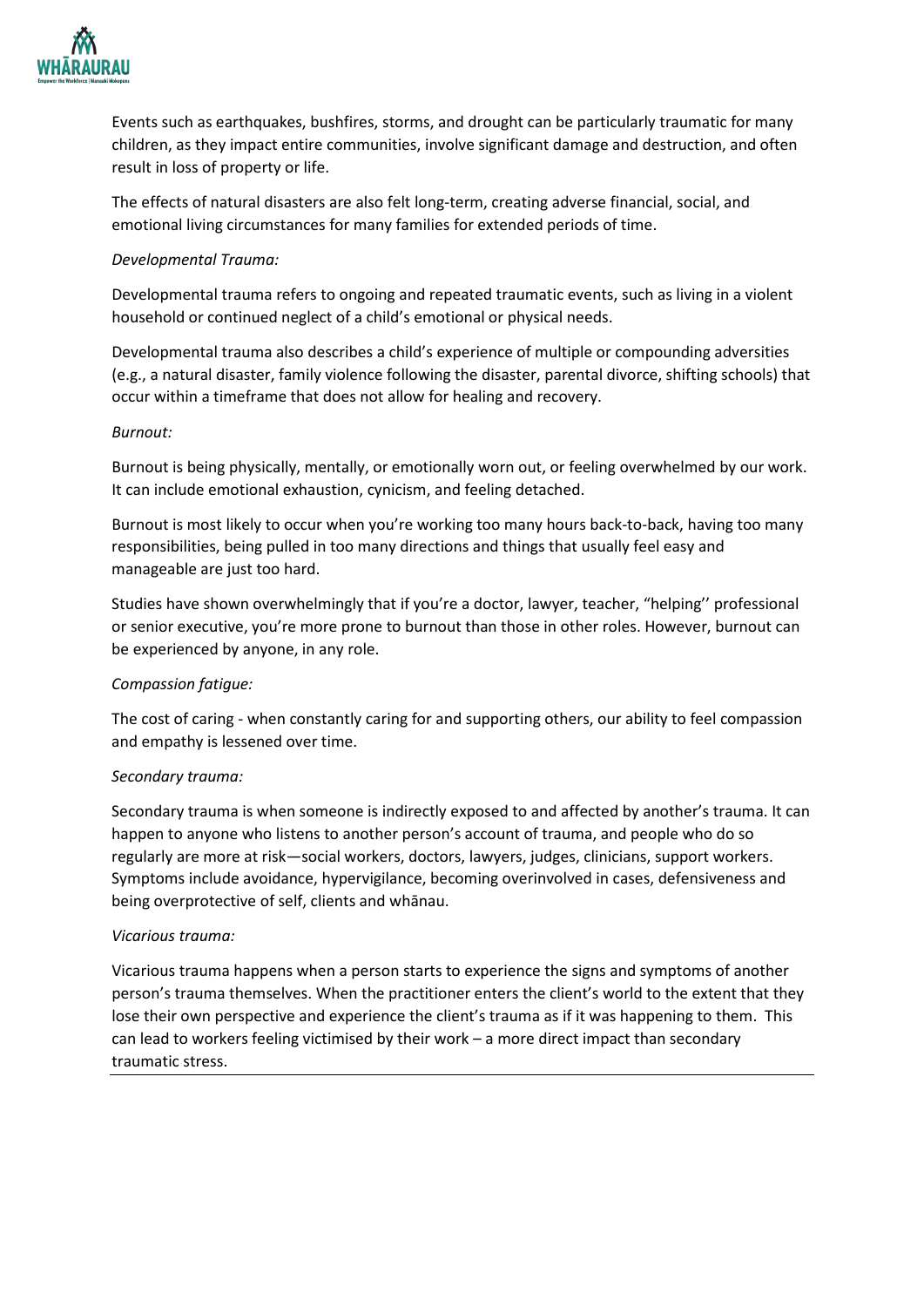

## *What is the impact of trauma on the brain?*

### **Biological impact on the brain**

- Brain development in infancy and early childhood lays the foundation for all future development, including mental health.
- Repeated experiences, good or bad, imprint on our brain and create neural pathways.
- Trauma experiences lead to heightened stress responses in the brain and body that can impede the formation of other neural pathways needed for adaptive behaviour. (Perry, B.D. 1999)
- 90 % of brain development happens before tamariki start school. At birth the baby brain is a ¼ of the adult brain, by 3 years it's 80% of the size of an adult brain.
- [https://youtu.be/ZLF\\_SEy6sdc](https://youtu.be/ZLF_SEy6sdc)\_Trauma and the brain developed by Dovetail Queensland.
- At birth, the brain has all the neurons it will ever have, and it's those pathways or connections talked about in the video that make the difference.
- Brain connections are made through everyday experiences and a child's relationship with adults are the most important influences on their brain development.
- These interactions are often called 'serve and return', babies are wired to invite interactionssmiling, cooing, crying- and they provide an opportunity for adults to give attention and respond, creating a pathway.
- The more a pathway is activated, the stronger the pathway. These pathways become the basis for how tamariki see, interpret, and respond to the world.
- The bad news: Overwhelming evidence shows that exposure to chronic, prolonged traumatic experiences has the potential to alter a child's brain development.
- The good news: Most children will recover from experiences of trauma and adversity.
- While most children will recover from experiences of trauma and adversity, there is now overwhelming evidence to show that exposure to chronic, prolonged traumatic experiences has the potential to alter a child's brain development.
- This can lead to long-term effects in the areas of the brain that govern relationships, behaviours, development and learning milestones, and social and emotional wellbeing.

# *You have suggested that intergenerational trauma can be genetic – can you expand on this please?*

## **Defining epigenetics and exploring cultural trauma**

**Lehrner, A., & Yehuda, R. (n.d.) Cultural trauma and epigenetic inheritance.** *Development and Psychopathology,* **1-15. doi: 10.1017/S0954579418001153** Please note, the below information is taken from this article, the blue bits are our additions.

"Epigenetics has been described as the means through which environmental influences "get under the skin," directing transcriptional activity and influencing the expression or suppression of genes. This complex environment-biology interface has shown increasing promise as a potential pathway for the intergenerational transmission of the effects of trauma." (p.3)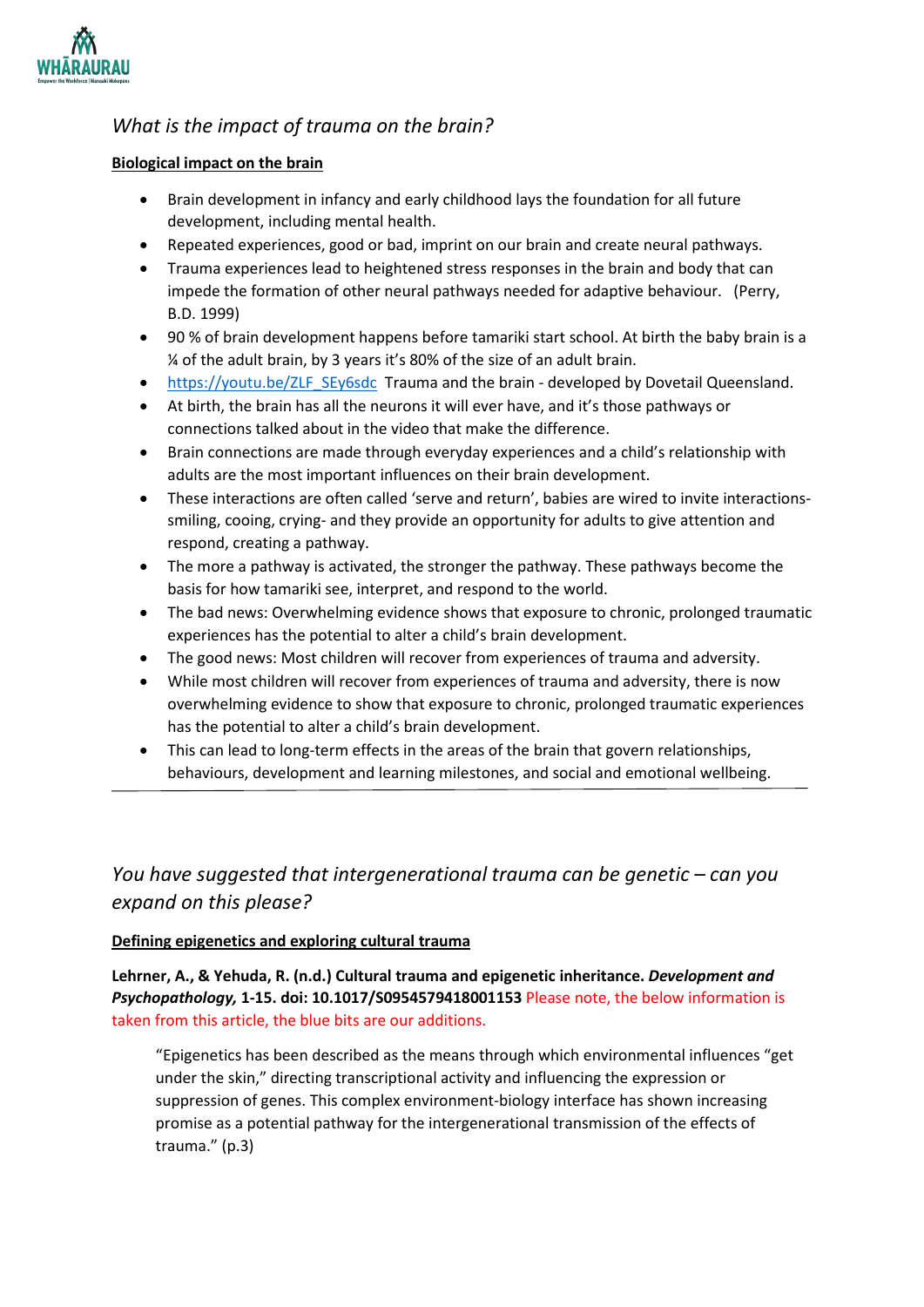

"There is a general consensus that parental and communal trauma affect development, but how this happens and what it means remain open questions."

"The emergence of epigenetics (the impact of the environment at a genetic level) as a potential biological mechanism for transmission of parental experiences has thrust these questions to the forefront of many academic and popular culture forums."

"The effects of parental trauma may influence male and female gametes (reproductive cells) prior to conception, foetal development in utero, and postnatal parenting and family environment, all of which may shape offspring biology and phenotype (the person we see)."

"It is strange, however, that the possibility of conservation and transmission of learning related to trauma from parent to offspring is most commonly assumed to convey vulnerability and damage."

"Transmission of cultural memory through rituals, symbols and practices serves to transmit learning and meaning, to allow future generations to understand the world and to respond adaptively. In many traditions, transmission of memory of important cultural events aims to convey a sense of identity, to forewarn and forearm future generations against threat, and to celebrate resilience and perseverance. It is interesting that the possibility that such memory might also be conserved at a molecular level, shaping expression of the genome, frequently becomes mired in a narrative of damage."

"The cultural narrative about what is being transmitted and what it means profoundly shapes the nature of the experience of offspring of trauma survivors (Mohatt, Thompson, Thai, & Tebes, 2014)."

"Western conceptions of mental health and wellness, and definitions of "normalcy," are culture bound, and reflect expectations of safety, trust, optimism, and happiness, among other things. To be affected by experiences that undermine these expectations can be interpreted as "maladaptive" or reflecting mental illness, and the sociocultural conditions that gave rise to such experiences and that may continue to shape experiences of later generations can be ignored. Yet these assumptions are widely unexamined in relation to discussions of the effect of cultural trauma on development and future generations."

# *Thinking about circuit breakers and intergenerational trauma, how have individuals managed to transcend?*

## **How do we heal from trauma?**

**Lopez-Zeron, G., & Blow, A. (2017). The role of relationships and families in healing from trauma.**  *Journal of family therapy, 39***(4), 580-597.** 

- "Trauma should be treated as an event that affects everyone in the family and is nested in societal and cultural contexts."
- "Close relationships can maintain or exacerbate problems, but they can also be a powerful source of healing."
- "Systemic protocols that not only address intrapersonal difficulties, but also focus on survivors' relationships, are critical for healing in the aftermath of trauma."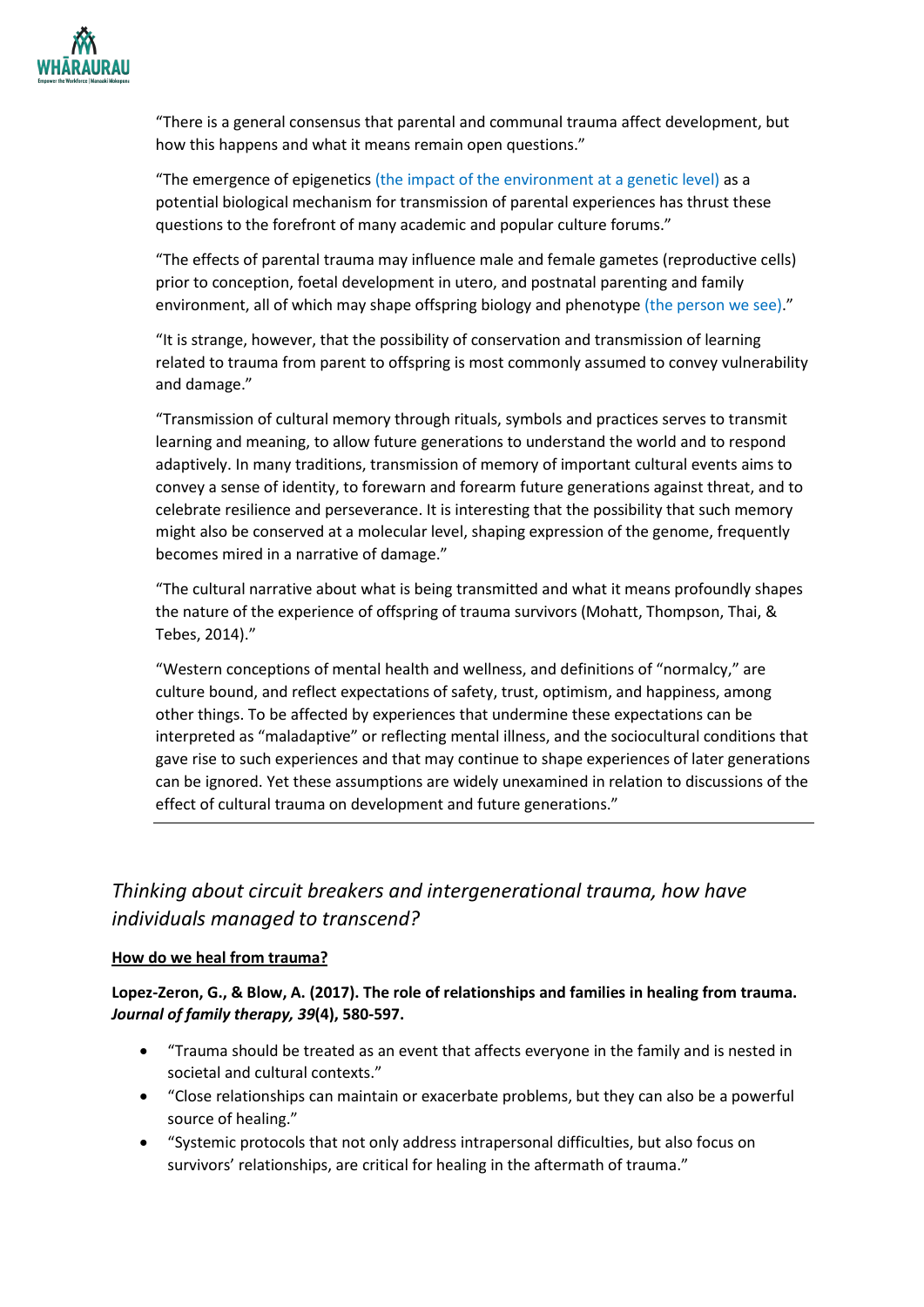

- "Although sorting out the intrapersonal chaos caused by traumatic experiences is essential for healing, trauma is also a relational event that affects the individual survivor's inner state and their web of close relationships (Kerig and Alexander, 2012, Matsakis, 2013)."
- "Positive family support is often central to the survivor's recovery environment (Herman, 1997). Close relationships may provide the necessary support that can allow traumatised individuals to reconnect with themselves and others and engage in a healing process (Figley and Figley, 2009)."

## **Schultz, K., Cattaneo, L. B., Sabina, C., Brunner, L., Jackson, S. & Serrata, J. V. (2016). Key Roles of Community Connectedness in Healing from Trauma.** *Psychology of Violence, 6* **(1), 42-48. doi: 10.1037/vio0000025**

- "Connection to community matters for those who have experienced trauma, yet many interventions do not build on, or in some cases, disrupt positive connections to community. This commentary examines Latino and American Indian/Alaska Native communities for examples of this disruption, and how those communities have responded with culturally specific interventions to increase community connections."
- "The mechanisms through which community connectedness operates in these examples include accountability, community norming, and belonging and identity."
- "Researchers and practitioners must consider how interventions impact community connectedness and increasing capacity for connection should be targeted in healing efforts."
- "We suggest more theorising on the mechanisms that potentially enable community connectedness to buffer the effects of trauma and implications for intervention. Communityinformed efforts have the potential to be more effective and sustainable in reducing the impact of trauma on families and societies."

## **Goodkind JR, Hess JM, Gorman B, Parker DP. (2012). "We're Still in a Struggle": Diné Resilience, Survival, Historical Trauma, and Healing.** *Qualitative Health Research,* **22(8):1019-1036. doi[:10.1177/1049732312450324](https://doi-org.ezproxy.auckland.ac.nz/10.1177/1049732312450324)**

- "Within Western medicine and psychology, healers have tended to focus on treating specific symptoms and/or eradicating disease, as opposed to holistic healing of a person within the context their family and community, which is typically the emphasis within indigenous cultures ([Frank, 1973](https://journals-sagepub-com.ezproxy.auckland.ac.nz/doi/full/10.1177/1049732312450324))."
- "Although in some ways these approaches stand in contrast to each other, many health researchers have noted that because the approaches are divergent, they can also be complementary ([Davies, 2001;](https://journals-sagepub-com.ezproxy.auckland.ac.nz/doi/full/10.1177/1049732312450324) [McCoy, 2008;](https://journals-sagepub-com.ezproxy.auckland.ac.nz/doi/full/10.1177/1049732312450324) [Rappaport & Rappaport, 1981](https://journals-sagepub-com.ezproxy.auckland.ac.nz/doi/full/10.1177/1049732312450324)). "
- "[Brave Heart \(1998\),](https://journals-sagepub-com.ezproxy.auckland.ac.nz/doi/full/10.1177/1049732312450324) in the United States, argued that healing for indigenous people also requires that historical trauma be addressed through a process of acknowledgement of the effects of historical events, followed by producing a catharsis [process of releasing, and thereby providing relief from, strong or repressed emotions, for example: 'music is a means of catharsis for them'] and processing grief in individual and collective settings. Although **Diné (Navajo)** cultural teaches caution against bringing up past suffering, there is evidence that understanding and transforming at the community/societal level are key aspects of traditional Diné healing."
- "Furthermore, Farella emphasised the centrality of acknowledgement in the healing process, which is also consistent with [Brave Heart's \(1998,](https://journals-sagepub-com.ezproxy.auckland.ac.nz/doi/full/10.1177/1049732312450324) [1999\)](https://journals-sagepub-com.ezproxy.auckland.ac.nz/doi/full/10.1177/1049732312450324) approaches. According to Farella, the ceremony "transforms the patient back into a person" (p. 132). Beyond this personal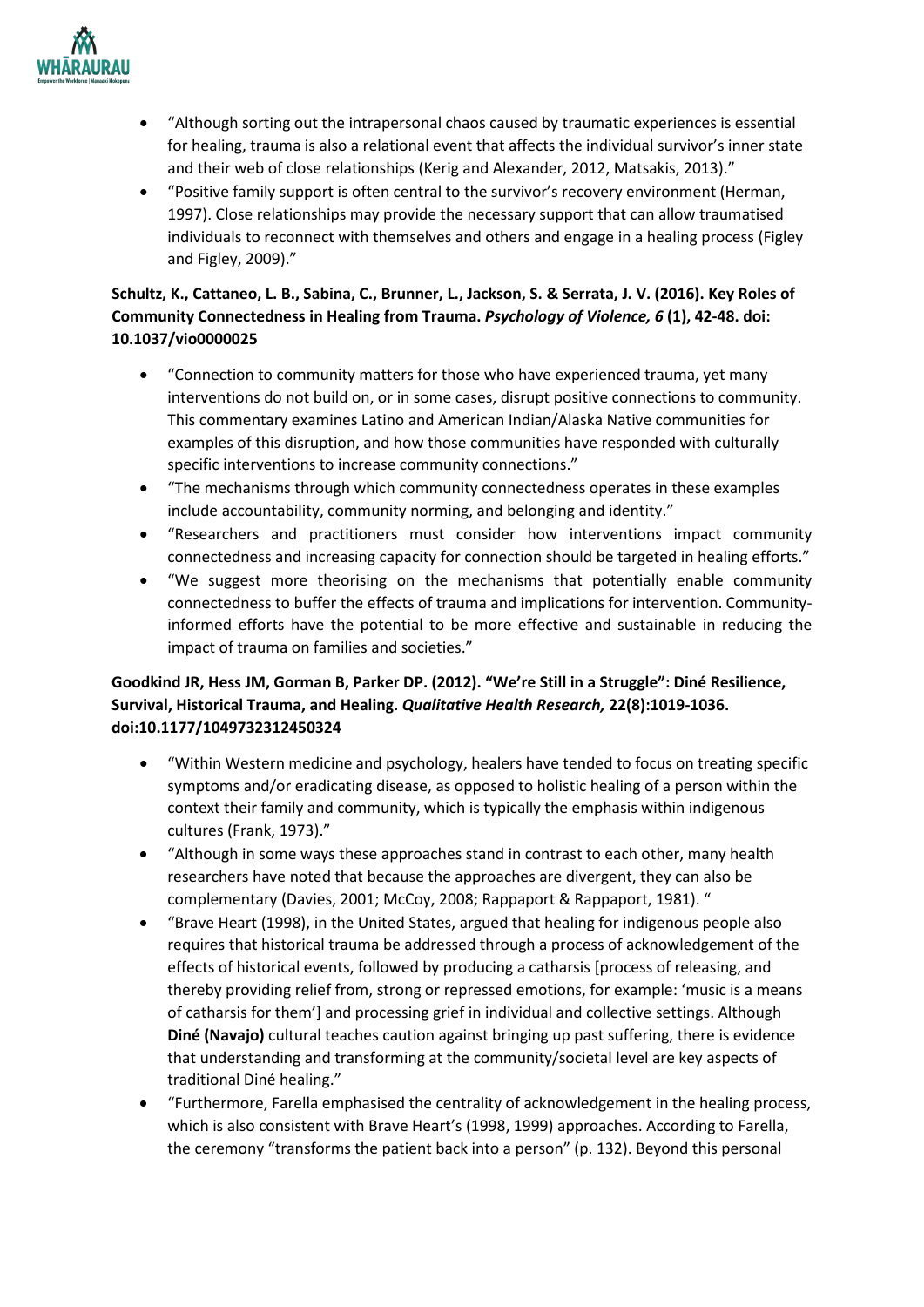

transformation, Farella added that societal transformation must occur, and that both of these require participation from the patient and community members."

• "In sum, recognising that resilience, survivance, historical trauma, and healing are important concepts within research, practice, and theory on American Indian behavioural health, we wanted to explore their local relevance, meanings, and implications for behavioural health services within one particular tribal community."

### **Trauma-Informed Health Care**

## **Selwyn, C.N., & Lathan, E. (2021). Helping Primary Care Patients Heal Holistically via Trauma-Informed Care.** *The Journal for Nurse Practitioners, 17***(1), 84-86. https://doi.org/10.1016/j.nurpra.2020.06.012.**

#### *Realizing*

- Dedicating oneself to learning more about the prevalence and impact of trauma exposure on patients' health is an important initial step toward incorporating TIC (trauma-informed care) into one's own practice.
- The mechanisms linking trauma exposure and adverse health outcomes are multifactorial.

### *Recognizing*

Once one realizes the prevalence and health impact of trauma exposure, the next step is to become able to recognise potential trauma signs and symptoms. Broadly, signs and symptoms of trauma may include intrusive trauma-related thoughts, persistent avoidance of memories or reminders of the trauma, negative alterations in cognitions and mood, and/or marked alterations in reactivity and arousal.

### *Screening*

When initiating screening, consider the distinction between trauma exposure and trauma impact; trauma exposure does not guarantee adverse health impacts. To screen for trauma exposure, consider use of the ACE Questionnaire to assess for ACEs or the Life Events Checklist to assess exposure to a wider variety of potentially traumatic experiences during both childhood and adulthood.

### *Responding*

Once a patient has completed the screening process, respond according to the guiding principles of TIC (i.e. safety; trustworthiness and transparency; peer support; collaboration and mutuality; empowerment and choice; and cultural, historical, and sex issues)

This is an opportunity to help patients better understand the symptoms they are experiencing and offer them hope for recovery. Provide feedback on the patient's screening results and validate their responses as follows: "I see you have experienced some potentially upsetting events (transparency). Thank you for being willing to share this information with me (safety and trustworthiness). Knowing how painful it can be to discuss such difficult experiences, we won't go into detail today (safety and transparency). I want to give you some information about what your responses may mean and how we can move forward (collaboration and mutuality). How does that sound? (safety, empowerment, and choice)".

### *Resisting Retraumatisation*

Retraumatisation is the process of experiencing traumatic stress as a result of a current situation that mirrors or replicates in some way the prior traumatic experience.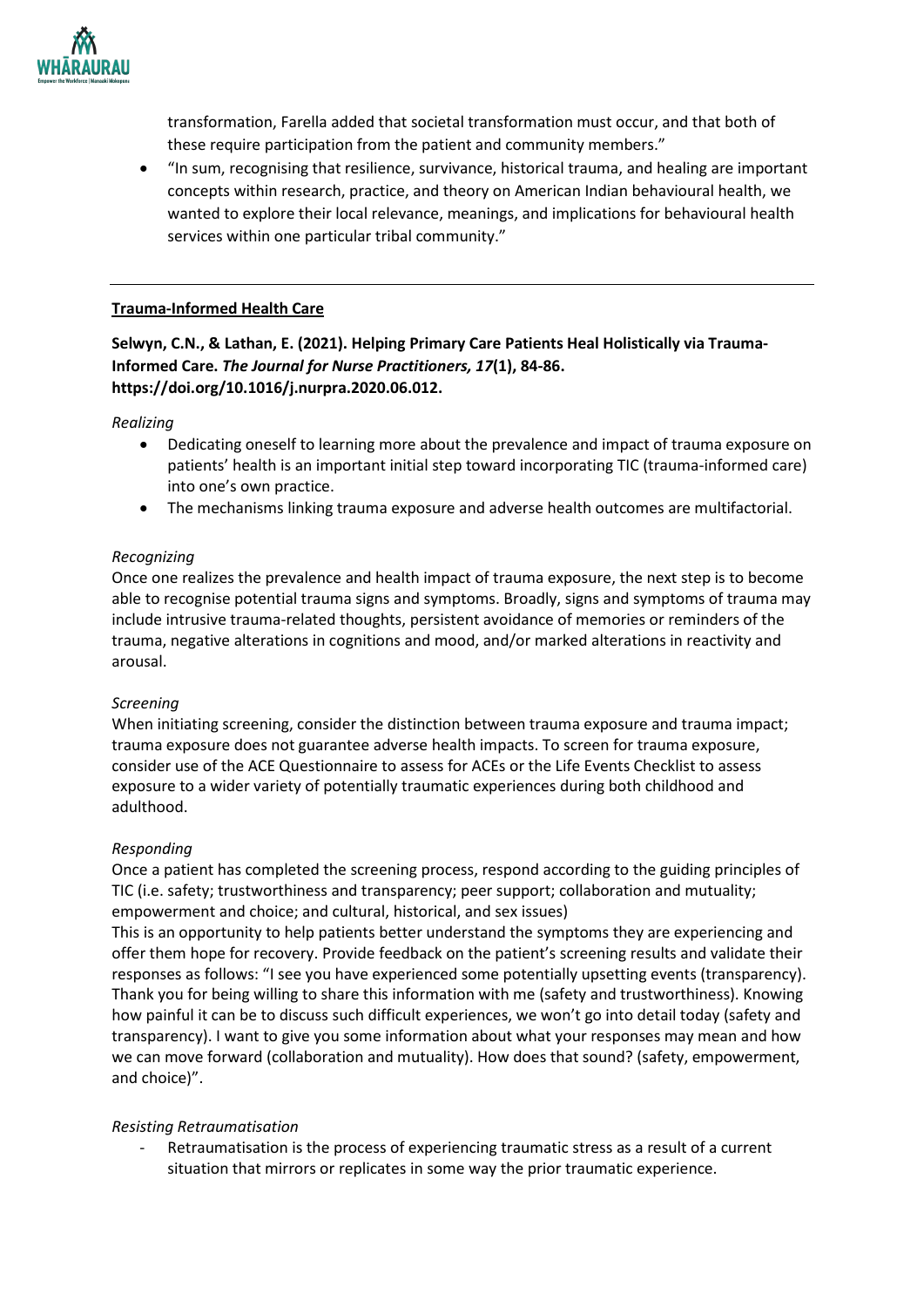

To resist retraumatisation, providers must also shift their understanding of patients' behaviours by consciously attributing a patient's 'difficult' behaviour to potential trauma exposure (i.e. 'this patient has been through a lot' instead of a personality flaw: 'this patient is rude and unappreciative').

### **Resiliency**

**Ginsburg, K. R., Jablow, M. M., & American Academy of Pediatrics. (2011).** *Building Resilience in Children and Teens : Giving Kids Roots and Wings: Vol. 2nd ed***. American Academy of Pediatrics.**

**Seven C's of resilience in tamariki (Dr K Ginsburg, 2011) --** this was written for a school environment, and we have adapted it for wider use.

**Competence** describes the feeling of knowing that you can handle a situation effectively—

• Competence is built by recognising strengths, fair appraisals of actions and feedback, supporting decision making, believing in ability.

**Confidence** is a belief in our own abilities, and comes from competence—

• Confidence is built by focusing on strengths, assisting people to recognise success, honest praise, and recognising limits.

**Connection** is developing strong ties to family, friends and community—

• Connection is built by maintaining a safe and secure environment, allowing people to express emotions, building school spirit, addressing conflict openly.

**Character** is having a set of morals and values to determine right from wrong and demonstrating a caring attitude toward others—

• Character is built by showing how behaviour of one affects others, encouraging and recognising caring behaviour in people, calling out racist, sexist, hateful or stereotypes.

**Contribution** is about the importance of serving others and realising the world is a better place because of it—

• Teach people that contributing can improve the wellbeing of others and make themselves feel good. Model generosity with time, energy, and resources and create opportunities for people to contribute in a specific way, like volunteering or helping others.

**Coping** effectively with stress —

• Model positive coping strategies and assist people with activities that reduce stress: deep breathing, mindfulness, exercise, planning, looking after self (sleep, food, water).

**Control** is about people understanding that they have some agency in what happens based on their choices and behaviours —

Assist people to learn that actions have consequences, discipline is fair, consistent and focussed on repairing relationship. Support people to learn how to regulate themselves when relating with others.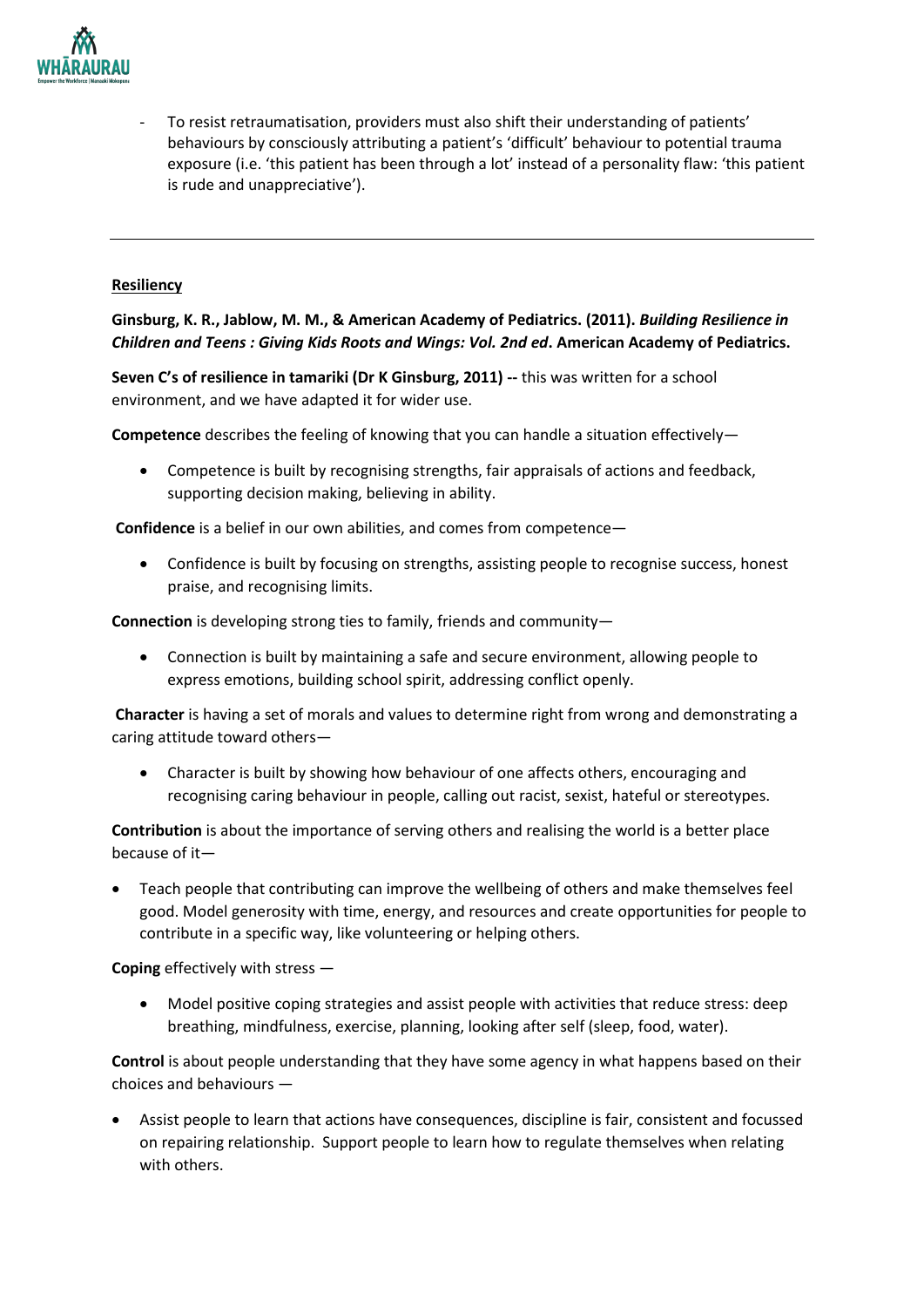

## **Individual responses to a history of trauma (substance misuse, behaviour, personality development)**

## **Dass-Brailsford P, Myrick AC. (2010). Psychological Trauma and Substance Abuse: The Need for an Integrated Approach.** *Trauma, Violence, & Abuse***, 11(4):202-213. doi[:10.1177/1524838010381252](https://doi-org.ezproxy.auckland.ac.nz/10.1177/1524838010381252)**

A growing body of literature shows a strong association between posttraumatic stress disorder (PTSD) and substance use disorders (SUD), highlighting the clinical and public health importance of understanding and responding appropriately to these co-occurring disorders (Breslau, Davis, & Schultz, 2003; Jacobsen, Southwick, & Kosten, 2001).

High rates of trauma exposure have been observed in both male and female substance-using populations (e.g., Karadag et al., 2005; Tamar-Gurol, Sar, Karadag, Evren, & Karagoz, 2008).

Adverse events in childhood have been correlated with the onset of alcohol use at an earlier age (Dube et al., 2006) and childhood trauma was found to be more likely to occur prior to alcohol and other substance abuse in adolescence (Waldrop, Santa Ana, Saladin, McRae, & Brady, 2007).

The Relationship Between Self-Regulation, Early Trauma, and Substance Abuse Emerging literature (Ford, 2009; Koenen, 2006) focuses on the effects of childhood trauma on brain development. The development of early neural networks depends on a combination of genetic information and external stimuli (Green, Crenshaw, & Kolos, 2010) and any number of variables may extend or limit the functional capacity of the brain during later stages of life (Helmeke, Ovtscharoff, Poeggel, & Braun, 2001). Early adverse environmental experiences can play a major role in arresting the selfregulation pathway (Ford, 2005). Offspring reared under stressful conditions are often insecurely attached and emotionally dysregulated. Trauma exposure activates the amygdala, which is connected to three self-regulatory systems; dysregulation in these systems is more likely to occur in young children, because inhibitory connections from the prefrontal cortex to the amygdala are still in a formative stage (Ford, 2005).

Dysregulation of the stress response system as a consequence of early traumatisation has been found to contribute to the earlier onset of alcohol and drug use and heavier drinking compared to trauma experienced in adulthood, with survivors of childhood trauma reporting onset at least two years earlier for consuming alcohol for the first time and approximately 7 years earlier for those who become heavy drinkers (Fisher, Gunnar, Chamberlain, & Reid, 2000; Waldrop et al., 2007)

## **Smith, D. K., Leve, L. D., & Chamberlain, P. (2006). Adolescent Girls' Offending and Health-Risking Sexual Behaviour: The Predictive Role of Trauma.** *Child Maltreatment***,** *11***(4), 346–353. https://doi.org[/10.1177/1077559506291950](https://doi-org.ezproxy.auckland.ac.nz/10.1177/1077559506291950)**

In summary, our results contribute two main findings to the existing research base. First, they corroborate previous research findings that delinquent girls have high rates of trauma experiences and PTSD symptoms. Second, they suggest that experiential measures of trauma are significant predictors of delinquency and involvement in health-risking sexual behaviour. These findings highlight the possibility that measuring girls' traumatic experiences might be an effective method of identifying those who are at the greatest risk for negative outcomes. By identifying girls who might benefit from trauma treatment services (even in lieu of diagnostic symptoms), such experiential trauma measures have the potential to guide prevention and intervention efforts to decrease